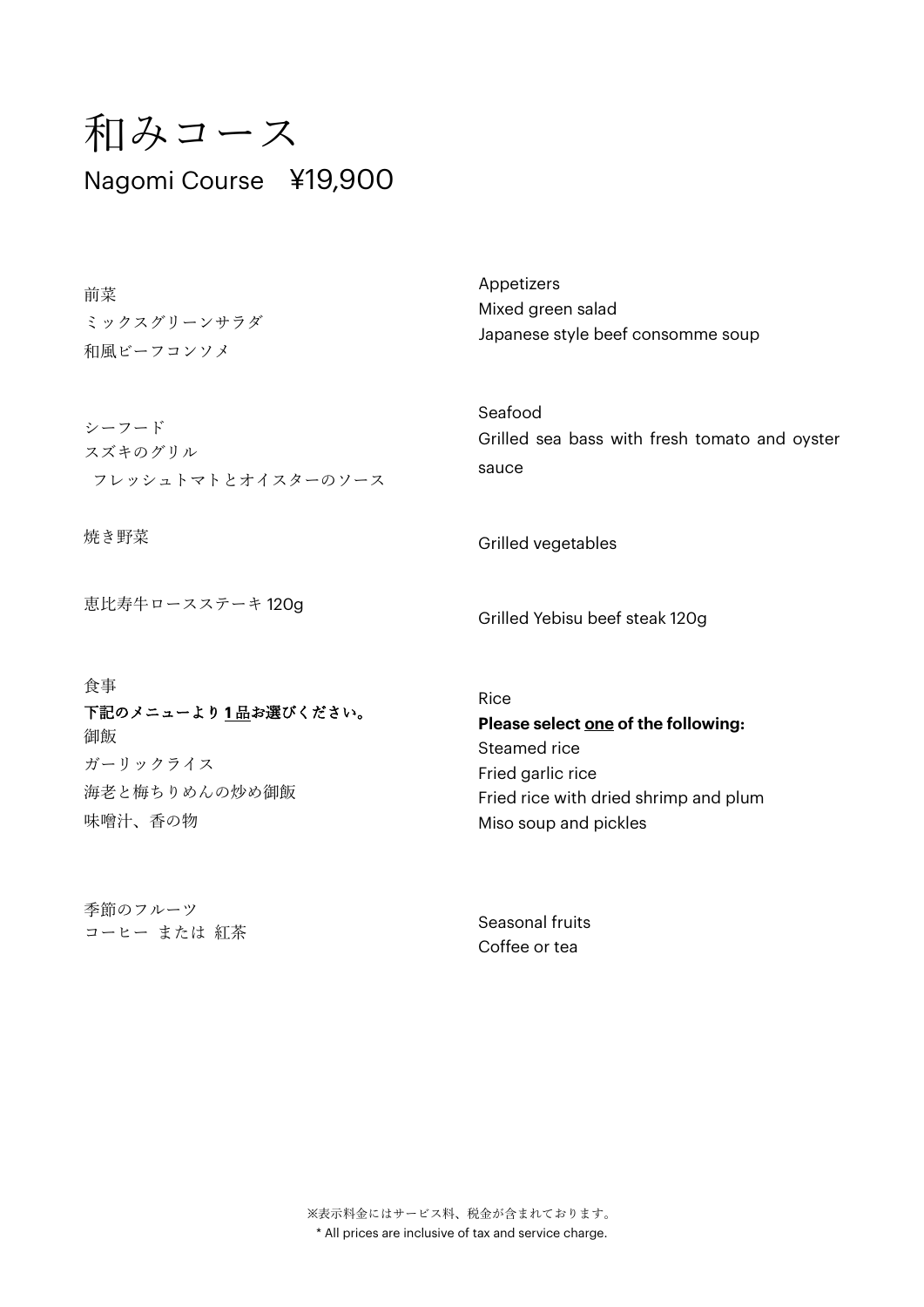# 雅コース Miyabi Course ¥19,900

前菜 ミックスグリーンサラダ 和風ビーフコンソメ

Appetizers Mixed green salad Japanese style beef consomme soup

焼き野菜

恵比寿牛ロースステーキ 180g

Grilled vegetables

Grilled Yebisu beef steak 180g

食事 下記のメニューより **1** 品お選びください。 御飯 ガーリックライス 海老と梅ちりめんの炒め御飯 味噌汁、香の物

季節のフルーツ コーヒー または 紅茶 Rice **Please select one of the following:**  Steamed rice Fried garlic rice Fried rice with dried shrimp and plum Miso soup and pickles

Seasonal fruits Coffee or tea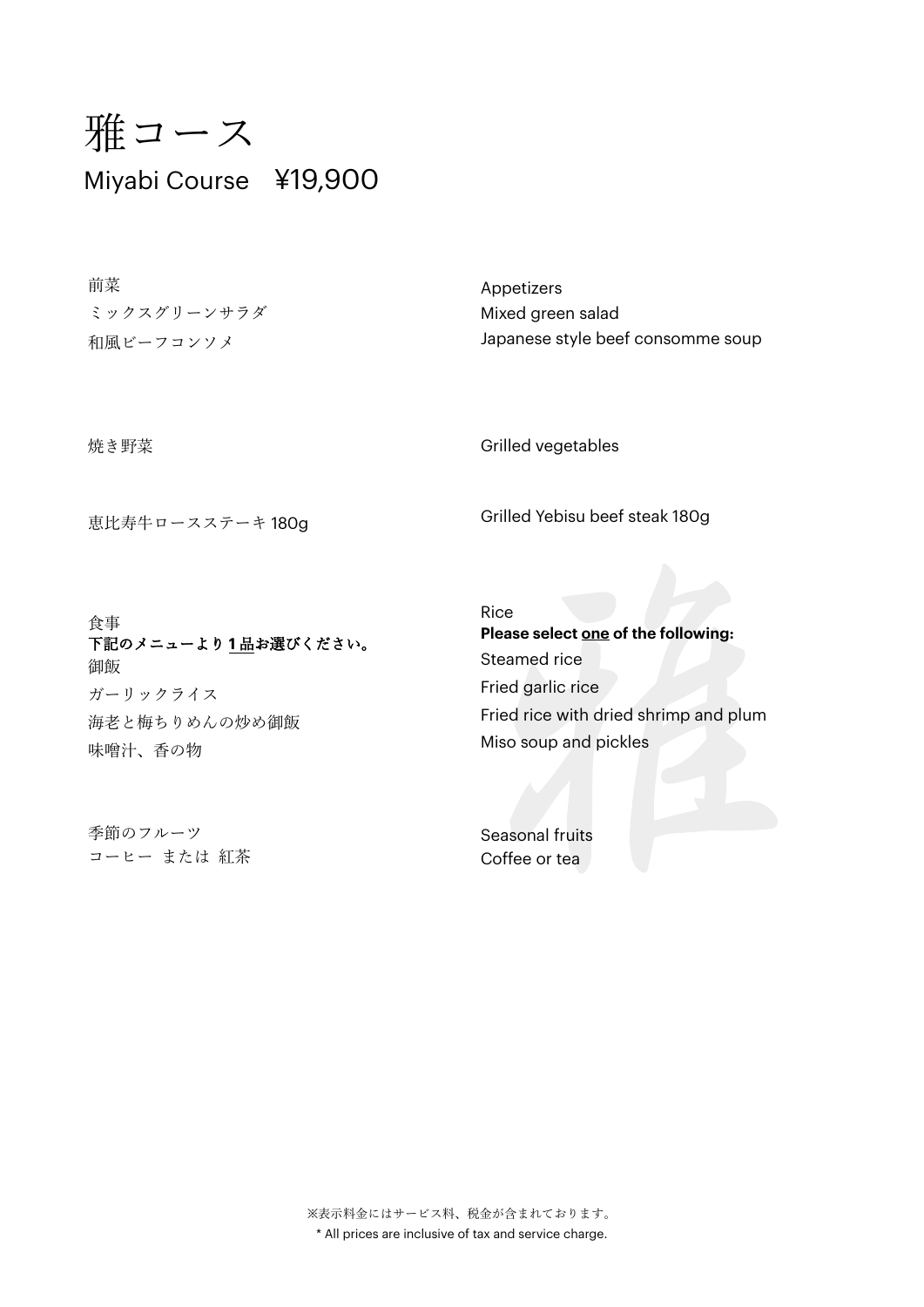## 味わいコース

### Ajiwai Course ¥28,600

前菜 石川芋のずんだ掛けと才巻海老 とうもろこし豆腐 和風ビーフコンソメ

シーフード

下記のメニューより **1** 品お選びください。 ロブスターのグリル 柚子と味噌のソース または オクラと塩麹のソース Grilled lobster with

鮑のグリル 青のりソース または ガーリックバター

焼き野菜

和牛 食べ比べ 恵比寿牛ロースステーキ 60g 恵比寿牛フィレステーキ 50g

食事 下記のメニューより **1** 品お選びください。 御飯 ガーリックライス 海老と梅ちりめんの炒め御飯 味噌汁、香の物

季節のフルーツ コーヒー または 紅茶 Appetizers Ishikawa potato with edamame beans and tiger prawn Homemade corn tofu Japanese style beef consomme soup

Seafood **Please select one of the following:** Yuzu miso sauce or okura and salted koji sauce

Grilled abalone with Seaweed sauce or Garlic butter

Grilled vegetables

Comparing two cuts of steak Grilled Yebisu beef steak 60g Grilled Yebisu beef tenderloin steak 50g

Rice **Please select one of the following:**  Steamed rice Fried garlic rice Fried rice with dried shrimp and plum Miso soup and pickles

Seasonal fruits Coffee or tea

※表示料金にはサービス料、税金が含まれております。 \* All prices are inclusive of tax and service charge.